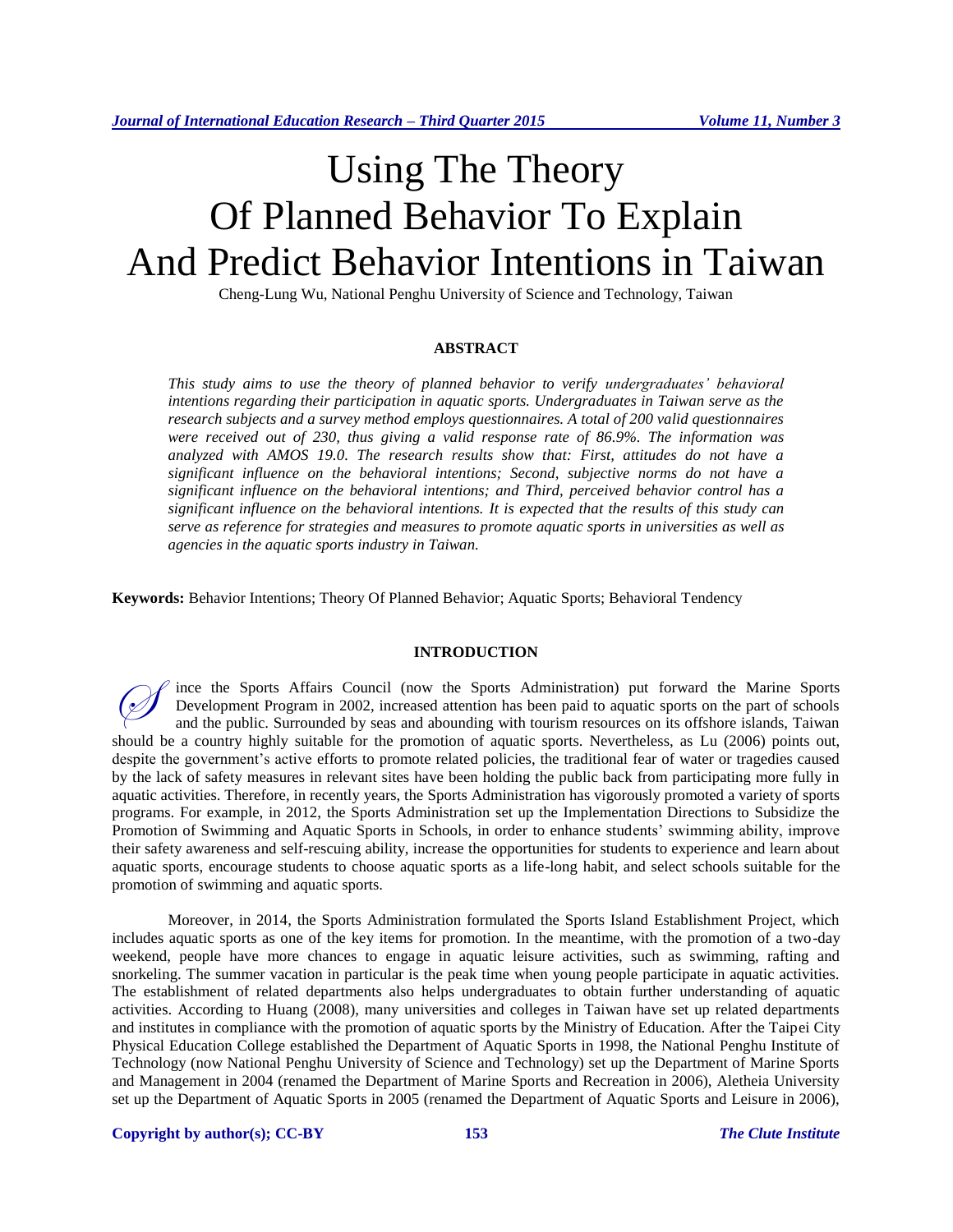and National Kaohsiung Marine University set up four departments, including the Department of Aquatic Sports Management.

All of these events add momentum to the development of aquatic education in Taiwan. It is observed from the literature on aquatic sports in Taiwan that most of the previous studies focus on the perception and benefits of aquatic sports (Kuo, 2008), motivations of participation (Lee, 2009; Chen & Lai, 2009), recreation conflicts (Wu, 2003), trends of development (Su & Chiu, 2005; Huang & Huang, 2006), marine sports tourism (Chang, 2009) and discussions based on the theory of planned behavior (Hsu & Pan, & Huang, 2011). However, there are relatively few studies on undergraduates' attitudes toward choosing aquatic sports and factors affecting their attitudes. These issues are important because they can serve as reference for aquatic sports management, and enrich studies on aquatic sports. Therefore, this study uses undergraduates participating in aquatic sports as the research subjects, and adopts an empirical method to verify the model built based on the theory of planned behavior. Suggestions are also provided at the end of this study.

#### **LITERATURE REVIEW**

An overview of the related literature reveals that most of the discussions on behavioral intentions are developed based on Ajzen's theory of planned behavior. Ajzen (1985) believes that the theory of planned behavior can effectively explain and predict intentions or behavior. He assumes that three variables: attitudes, subjective norms and perceived behavioral control, affect one another, while intentions are affected by different levels of attitudes, subjective norms, and perceived behavioral control. In other words, prior to acting, people need to have an intention to engage in the following behavior. The theory of planned behavior stresses that "attitudes" are an individual's positive or negative feelings about a certain behavior. They result from an individual's beliefs regarding the possible outcomes of engaging in that behavior, multiplied by his/her evaluation of the outcomes. In this study, if an undergraduate believes that participating in aquatic sports brings about positive feelings or benefits, s/he holds a positive attitude toward such participation. "Subjective norms" are the social pressure stemming from an individual's perception of engaging in a certain behavior. It is the result of the normative belief of an individual's important others who think the individual should or should not engage in that behavior, multiplied by the individual's motivation to, or not to, comply with the opinions of important reference groups. In this study, if an undergraduate's important reference groups, such as parents, teachers and seniors, support his/her participation in aquatic sports, and s/he follows the opinions of these important others, s/he is subject to stronger subjective norms. "Perceived behavioral control" emphasizes an individual's subjectively perceived ease or difficulty in engaging in a certain behavior. It is the result of the individual's control belief of the resources, or impediments to his/her engagement in that behavior, multiplied by the individual's perceived ability to control the resources or impediments. In other words, if an undergraduate possesses basic skills or related knowledge of an aquatic sport, s/he has better behavioral control over, and higher interest in, that aquatic sport. The empirical research of Kwan, Bray and Martin (2009) suggests the validity of the theory of planned behavior in predicting behavioral intentions towards sports. Kouthouris and Spontis (2005) also prove the applicability of the theory of planned behavior to studies on outdoor sports. In other words, it is feasible to use the theory of planned theory to find the influence of undergraduates' attitudes, subjective norms, and perceived behavioral control on the intentions to participate in aquatic sports.

There is not a lot of literature that applies the theory of planned behavior to aquatic sports. Yen, Hsu and Pann (2012) adopted the theory of planned behavior as the basis of their study and used related theories to rectify attitudes into intervening variables, thus creating a mediation model on the intentions of tourists who engaged in aquatic sports in the Kenting area. Dai, Wang, Kao, and Lee (2012) use the behavioral tendency of tourists engaging in aquatic leisure activities in Penghu to examine the suitability of applying the theory of planned behavior to predicting the behavioral tendency of engaging in these activities. They also use it to analyze the major factors affecting the behavioral tendency of tourists to engage in aquatic leisure activities in Penghu, thus discovering the strategies to effectively promote their engagement in aquatic leisure activities in Penghu. Chang (2008) uses the theory of planned behavior to explore undergraduates' behavior in regard to participating in surfing. He discovered that the combination of behavioral beliefs can effectively predict attitudes, the combination of normative beliefs can predict subjective norms and the combination of control beliefs can effectively predict perceived behavioral control. Wu (2010) adopts the theory of planned behavior as the basis of her study to validate the goodness-of-fit of the

# **Copyright by author(s); CC-BY 154** *The Clute Institute*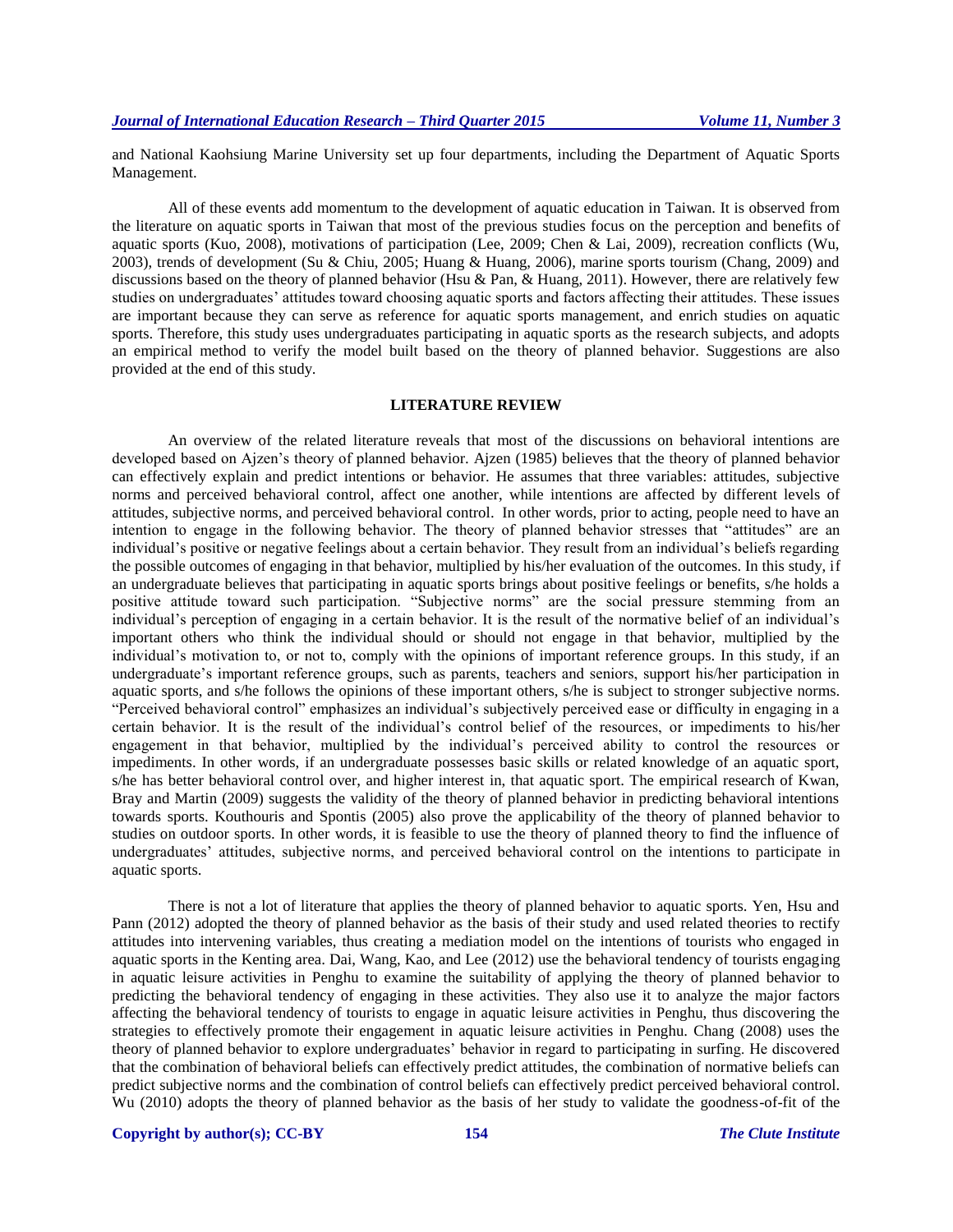# *Journal of International Education Research – Third Quarter 2015 Volume 11, Number 3*

theoretical model and observation information of "Behavioral Tendency Model of Water Sports in Kenting." She further analyzes the causal relationship between the behavioral tendency of water sports tourists in Kenting and various factors. From the aforementioned literature, it is known that most of the previous studies focus on a single aquatic sport or area. However, there are sport, leisure and tourism-based aquatic activities. This study uses undergraduates in Taiwan as the research subjects and presents their behavioral intentions to participate in different types of aquatic sports.

# **RESEARCH METHOD**

# **Research Framework**

The research framework of the behavioral model of undergraduates participating in aquatic sports is constructed based on the research objectives and literature related to the theory of planned behavior. The research framework is shown in Figure 1.





#### **Research Hypotheses**

Hypothesis 1: Attitudes have a significant influence on behavioral intentions. Hypothesis 2: Subjective norms have a significant influence on behavioral tendency. Hypothesis 3: Perceived behavioral control has a significant influence on behavioral tendency.

# **Research Subjects**

This study aims to explore the influence of four factors: attitudes, subjective norms, perceived behavioral control and behavioral tendency in the theory of planned behavior, on the behavioral model of undergraduates participating in aquatic sports. It uses a questionnaire as the survey method and purposive sampling to sample undergraduates from northern, central and southern Taiwan serving as the research subjects. A total of 230 questionnaires were issued. After excluding invalid ones, this study received 200 valid questionnaires, for a valid response rate of 86.9%.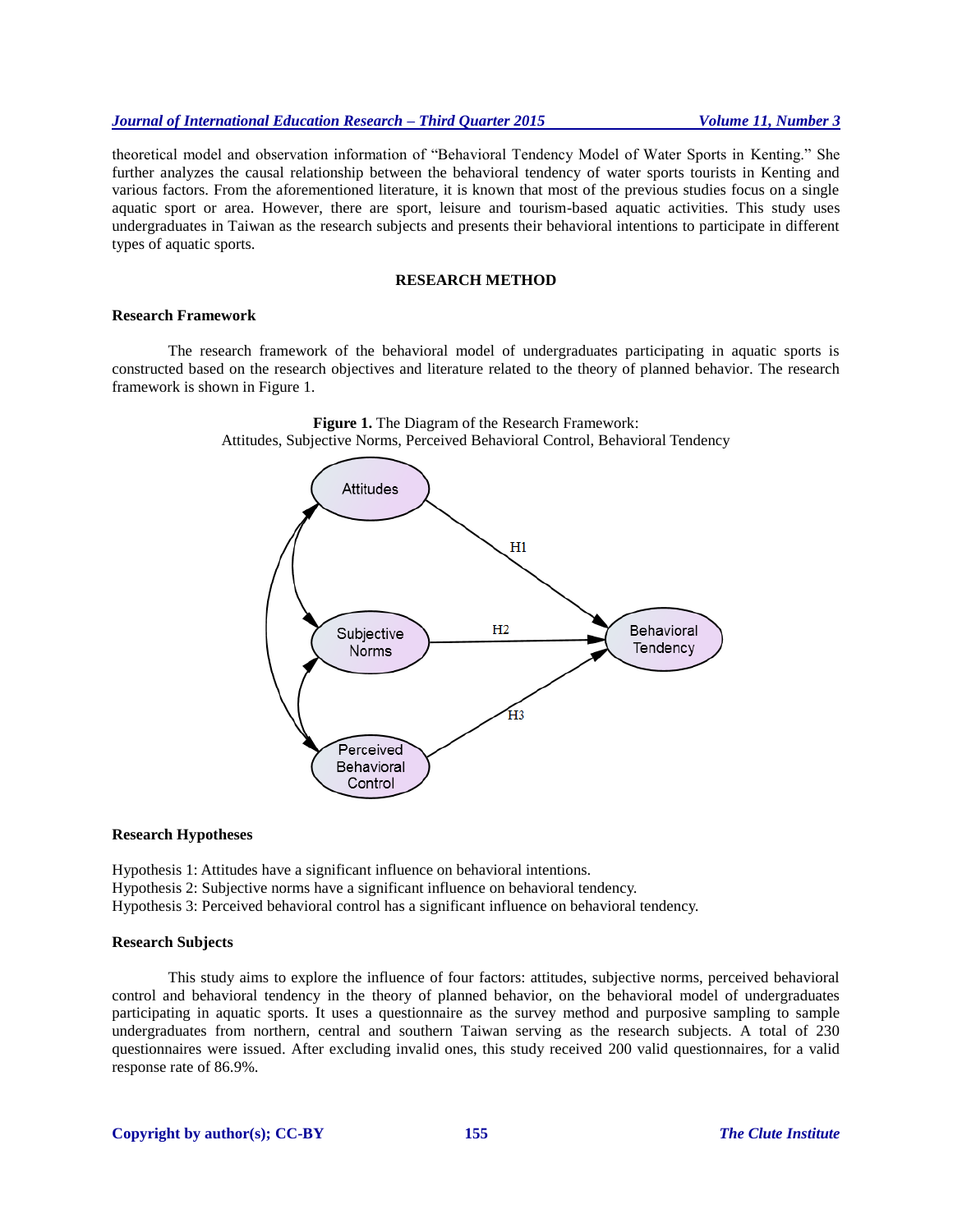# **Research Tools**

# *Design of the Scale*

The scale of this study is a modification of the scale of the behavioral tendency of aquatic sport tourists of Green Island, designed by Hsu, Pan and Huang (2011). The scale includes four dimensions: attitudes, subjective norms, perceived behavioral control, and behavioral tendency. It has a total of 18 items.

#### *Scoring of the Scale*

The scale of this study is scored based on the 7-point Likert scale. Ranging from seven to one point, the answers range from strongly agree, agree, mildly agree, neutral, mildly disagree, disagree to strongly disagree, respectively.

#### **RESEARCH RESULTS**

#### **Characteristics of the Samples**

This study uses descriptive statistics to analyze the information distribution of the samples (see Table 1). In terms of gender, there were 105 males, accounting for 52.5% of the 200 valid samples, and 95 females, accounting for 47.5%. It shows that most of the undergraduates participating in aquatic sports are males. With regard to the types of schools they attend, most of them are from universities of science and technology, accounting for 74.5% of the valid samples. General universities follow it with 25.5% of the valid samples. As for the year of study, most of them are sophomores, accounting for 50.5% of the valid samples. It is followed by freshmen, accounting for 30.0%. The fewest are juniors, accounting for 7.5%. It shows that most of the undergraduates participating in aquatic sports are sophomores. In terms of "with or without previous experience in aquatic sports," most of them have previous experience, accounting for 72.5% of the valid examples. Those without previous experience accounting for 27.5%, follow it. It shows that most of the undergraduates have experience in marine sport tourism.

| <b>Table 1.</b> Characteristics of the Samples |                                         |       |                   |                            |  |
|------------------------------------------------|-----------------------------------------|-------|-------------------|----------------------------|--|
| Variable                                       | Category                                | Count | <b>Percentage</b> | Accumulative<br>Percentage |  |
| Gender                                         | Male                                    | 105   | 52.5              | 52.5                       |  |
|                                                | Female                                  | 95    | 47.5              | 100.0                      |  |
|                                                | General University                      | 51    | 25.5              | 25.5                       |  |
| School                                         | University of Science<br>and Technology | 149   | 74.5              | 100.0                      |  |
|                                                | Freshman                                | 60    | 30.0              | 30.0                       |  |
|                                                | Sophomore                               | 101   | 50.5              | 80.5                       |  |
| Year of Study                                  | Junior                                  | 15    | 7.5               | 88.0                       |  |
|                                                | Senior                                  | 24    | 12.0              | 100.0                      |  |
| With or Without Previous Experience            | Yes                                     | 145   | 72.5              | 72.5                       |  |
| in Marine Sport Tourism                        | No                                      | 55    | 27.5              | 100.0                      |  |

#### **Measurement and Analysis of the Structural Modeling**

This study first analyzes the information via the structural equation modeling. It used standardized coefficient and MI value as the basis for deleting variable parameters. Items such as A2, A6, C1 and D3 were deleted, while the rest were kept (Chen, 2007).

#### **Verifying the Convergent Validity**

This study analyzes the convergent validity of the four dimensions: attitudes, subjective norms, perceived behavioral control, and behavioral tendency of the theory of planned behavior. The loadings of all dimensions range between 0.55 and 0.92, the composite reliability ranges between 0.83 and 0.88, and the average variances extracted

# **Copyright by author(s); CC-BY 156** *The Clute Institute*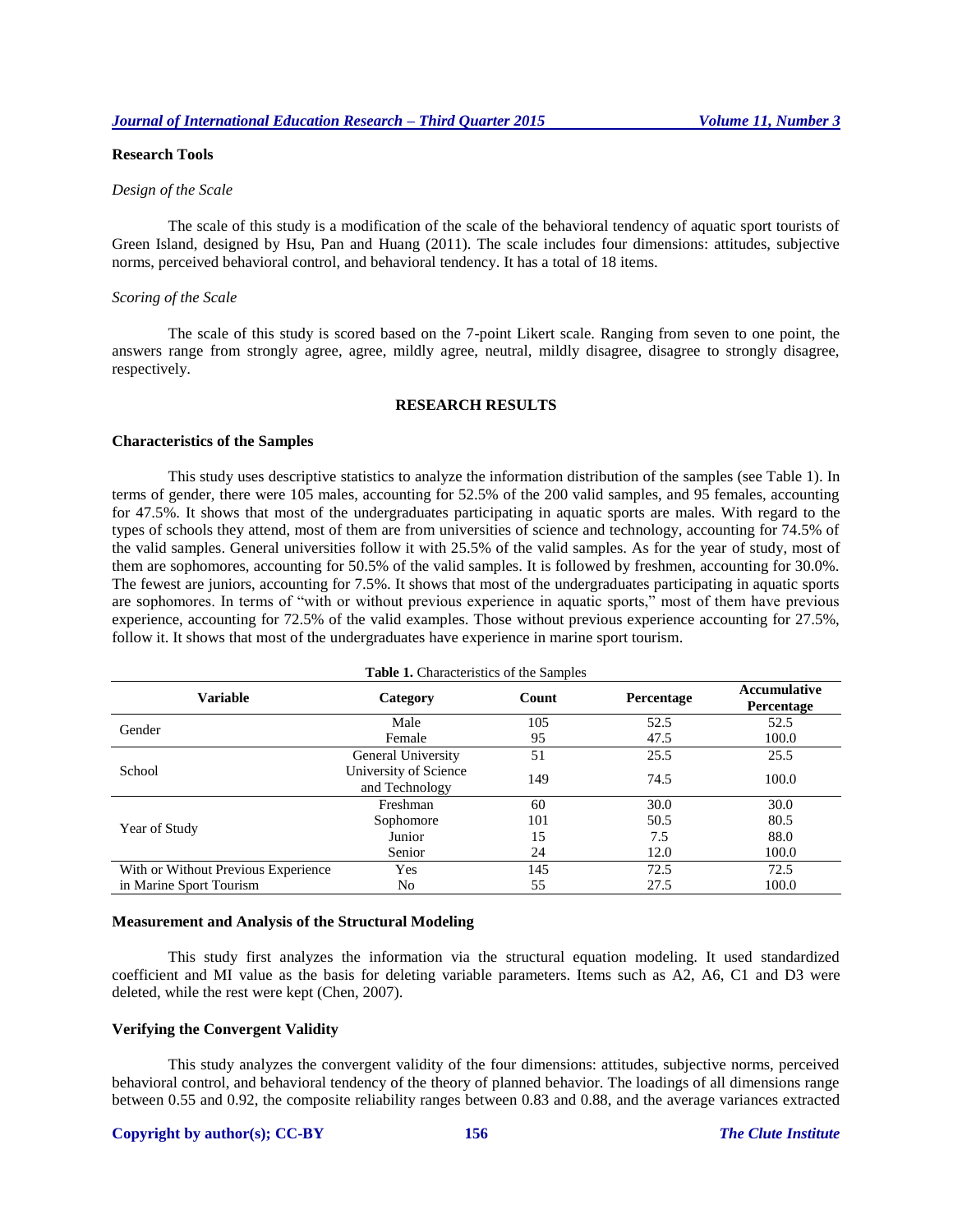# *Journal of International Education Research – Third Quarter 2015 Volume 11, Number 3*

range between 0.62 and 0.65 (see Table 2). All the values meet the standards suggested by Hair, Anderson, Tatham and Black (1998), showing that this scale has convergent validity.

| Table 2. Analysis of the Convergent Validity of the Theory of Planned Behavior |                |                                              |                                           |      |                     |             |            |      |            |
|--------------------------------------------------------------------------------|----------------|----------------------------------------------|-------------------------------------------|------|---------------------|-------------|------------|------|------------|
| <b>Dimension</b>                                                               | <b>Index</b>   | <b>Standardized</b><br><b>Factor Loading</b> | Non-standardized<br><b>Factor Loading</b> | S.E. | C.R.<br>$(t-value)$ | $\mathbf P$ | <b>SMC</b> | C.R. | <b>AVE</b> |
| Attitudes                                                                      | A1             | 0.59                                         | 1.00                                      |      |                     |             | 0.35       | 0.88 | 0.65       |
|                                                                                | A <sub>3</sub> | 0.90                                         | 1.58                                      | 0.18 | 8.90                | ***         | 0.80       |      |            |
|                                                                                | A4             | 0.88                                         | 1.53                                      | 0.17 | 9.04                | ***         | 0.78       |      |            |
|                                                                                | A <sub>5</sub> | 0.81                                         | 1.23                                      | 0.14 | 8.60                | ***         | 0.65       |      |            |
| Subjective Norms                                                               | B1             | 0.76                                         | 1.00                                      |      |                     |             | 0.58       | 0.88 | 0.65       |
|                                                                                | B <sub>2</sub> | 0.80                                         | 1.25                                      | 0.11 | 11.63               | ***         | 0.65       |      |            |
|                                                                                | B <sub>3</sub> | 0.87                                         | 1.33                                      | 0.11 | 12.18               | ***         | 0.76       |      |            |
|                                                                                | B4             | 0.80                                         | 1.17                                      | 0.10 | 11.41               | ***         | 0.63       |      |            |
| Perceived<br><b>Behavioral Control</b>                                         | C <sub>2</sub> | 0.75                                         | 1.00                                      |      |                     |             | 0.56       | 0.83 | 0.62       |
|                                                                                | C <sub>3</sub> | 0.87                                         | 1.11                                      | 0.09 | 11.85               | ***         | 0.75       |      |            |
|                                                                                | C <sub>4</sub> | 0.73                                         | 1.00                                      | 0.10 | 9.81                | ***         | 0.53       |      |            |
| Behavioral<br>Tendency                                                         | D1             | 0.88                                         | 1.00                                      |      |                     |             | 0.78       | 0.84 | 0.64       |
|                                                                                | D2             | 0.92                                         | 1.05                                      | 0.06 | 17.20               | ***         | 0.85       |      |            |
|                                                                                | D <sub>4</sub> | 0.55                                         | 0.58                                      | 0.07 | 8.34                | ***         | 0.30       |      |            |

# **Verifying the Discriminant Validity**

Table 3 shows the bootstrapped 95% confidence intervals of correlation coefficients of the theory of planned behavior. It is discovered from Table 3 that the correlation coefficients of all dimensions do not include 1, meaning that there is a low degree of correlation among the four dimensions: attitudes, subjective norms, perceived behavioral control, and behavioral tendency of the theory of planned behavior. Therefore, the theory of planned behavior of this study has discriminant validity (Wu, 2009).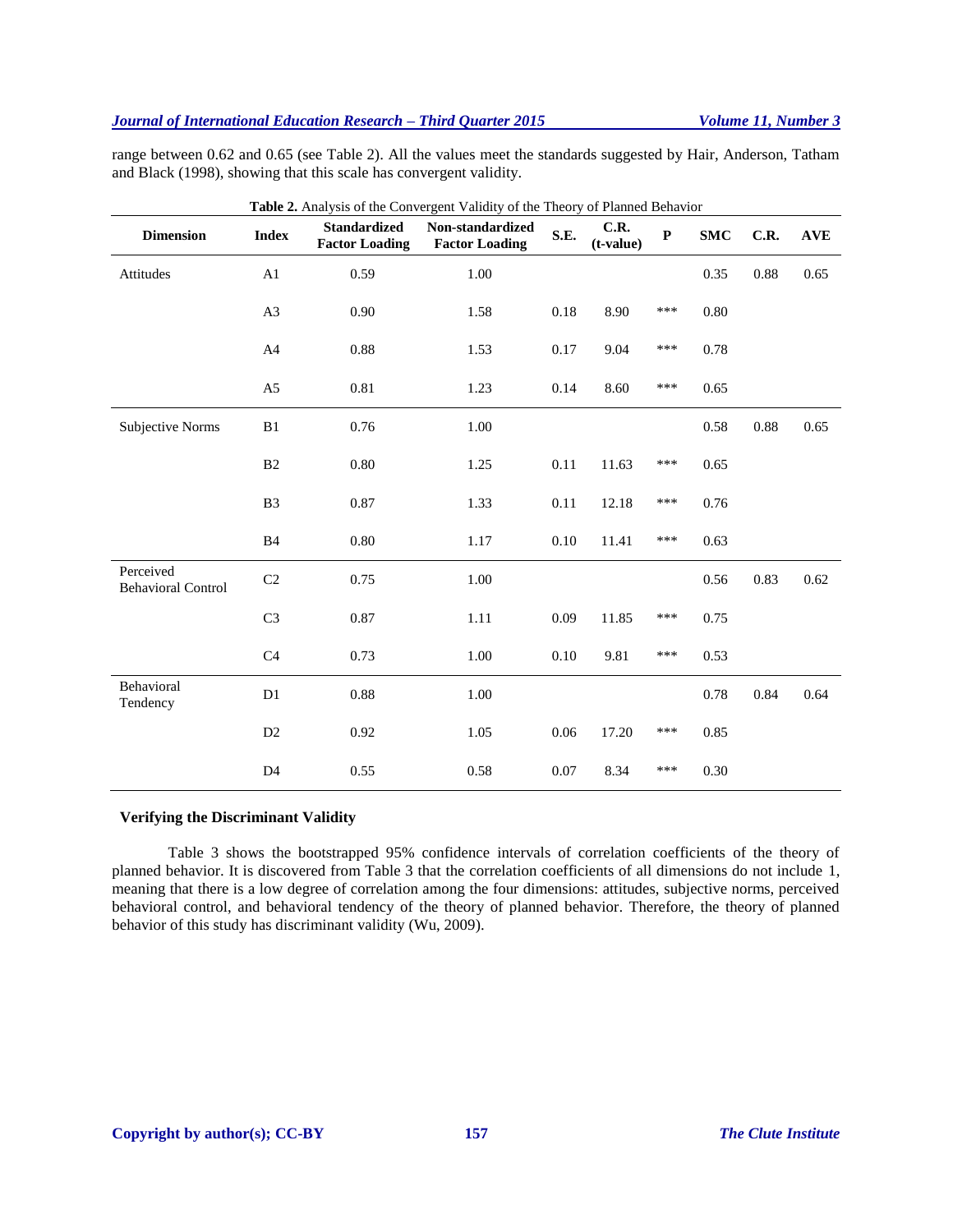# *Journal of International Education Research – Third Quarter 2015 Volume 11, Number 3*

| . .<br><b>Parameter</b>                                     |                                         | <b>Estimates</b>          | <b>Bias-corrected</b> |              | <b>Percentile method</b> |              |              |
|-------------------------------------------------------------|-----------------------------------------|---------------------------|-----------------------|--------------|--------------------------|--------------|--------------|
|                                                             |                                         |                           | Lower                 | <b>Upper</b> | Lower                    | <b>Upper</b> |              |
|                                                             |                                         |                           |                       | <b>Bound</b> | <b>Bound</b>             | <b>Bound</b> | <b>Bound</b> |
| <b>Attitudes</b>                                            | $\left\langle \leftarrow \right\rangle$ | Subjective Norms          | 0.50                  | 0.31         | 0.68                     | 0.29         | 0.66         |
| <b>Attitudes</b>                                            | $\left\langle \leftarrow \right\rangle$ | Perceived                 | 0.48                  | 0.30         | 0.61                     | 0.30         | 0.61         |
|                                                             |                                         | <b>Behavioral Control</b> |                       |              |                          |              |              |
| <b>Attitudes</b>                                            | $\left\langle \leftarrow \right\rangle$ | <b>Behavioral</b>         | 0.48                  | 0.31         | 0.64                     | 0.31         | 0.65         |
|                                                             |                                         | <b>Intentions</b>         |                       |              |                          |              |              |
| Subjective Norms                                            | $\left\langle \leftarrow \right\rangle$ | Perceived                 | 0.75                  | 0.65         | 0.84                     | 0.64         | 0.84         |
|                                                             |                                         | <b>Behavioral Control</b> |                       |              |                          |              |              |
| Subjective Norms<br>$\left\langle \leftarrow \right\rangle$ |                                         | <b>Behavioral</b>         | 0.68                  | 0.49         | 0.81                     | 0.50         | 0.81         |
|                                                             |                                         | <b>Intentions</b>         |                       |              |                          |              |              |
| Perceived                                                   |                                         | Behavioral                |                       |              |                          |              |              |
| <b>Behavioral Control</b>                                   | $\left\langle \leftarrow \right\rangle$ | Intentions                | 077                   | 0.61         | 0.87                     | 0.62         | 0.87         |

**Table 3.** Bootstrapped 95% Confidence Intervals of Correlation Coefficients of the Theory of Planned Behavior

# **Overall Analysis**

For the overall analysis, this study uses seven indices:  $\chi^2$  test,  $\chi^2$  and its degree of freedom ratio, goodnessof-fit index (GFI), adjusted goodness-of-fit index (AGFI), root mean square error of approximation (RMSEA), comparative fit index (CFI) and parsimonious comparative fit index (PCFI), to verify the goodness of fit between the samples and the hypotheses. The  $\chi^2$  and its degree of freedom ratio in this study is 2.33, which is smaller than 3. The GFI, AGFI, RMSEA, CFI and PCFI are 0.90, 0.85, 0.08, 0.95 and 0.74, respectively. After correction, all the values of the goodness of fit, as shown in Table 4, fall within the acceptable range (Wu, 2009), showing a considerable level of goodness of fit between the samples and hypotheses, and that the model of this study is acceptable.

**Table 4.** Analysis of Goodness of Fit of the Model

| <b>Goodness-of-Fit Index</b>         | <b>Acceptable Range</b>   | <b>Before Correction</b> | <b>After Correction</b> | <b>Goodness of Fit</b><br>of the Model |
|--------------------------------------|---------------------------|--------------------------|-------------------------|----------------------------------------|
| $\chi^2$ (Chi-square)                | <b>Smaller the Better</b> | 483.04                   | 165.24                  | Pass                                   |
| $\gamma^2$ and Its Degree of Freedom |                           | 3.74                     | 2.33                    | Pass                                   |
| GFI                                  | >0.80                     | 0.78                     | 0.90                    | Pass                                   |
| <b>AGFI</b>                          | >0.80                     | 0.70                     | 0.85                    | Pass                                   |
| RMSEA                                | < 0.08                    | 0.12                     | 0.08                    | Pass                                   |
| <b>CFI</b>                           | >0.90                     | 0.86                     | 0.95                    | Pass                                   |
| <b>PCFI</b>                          | >0.50                     | 0.72                     | 0.74                    | Pass                                   |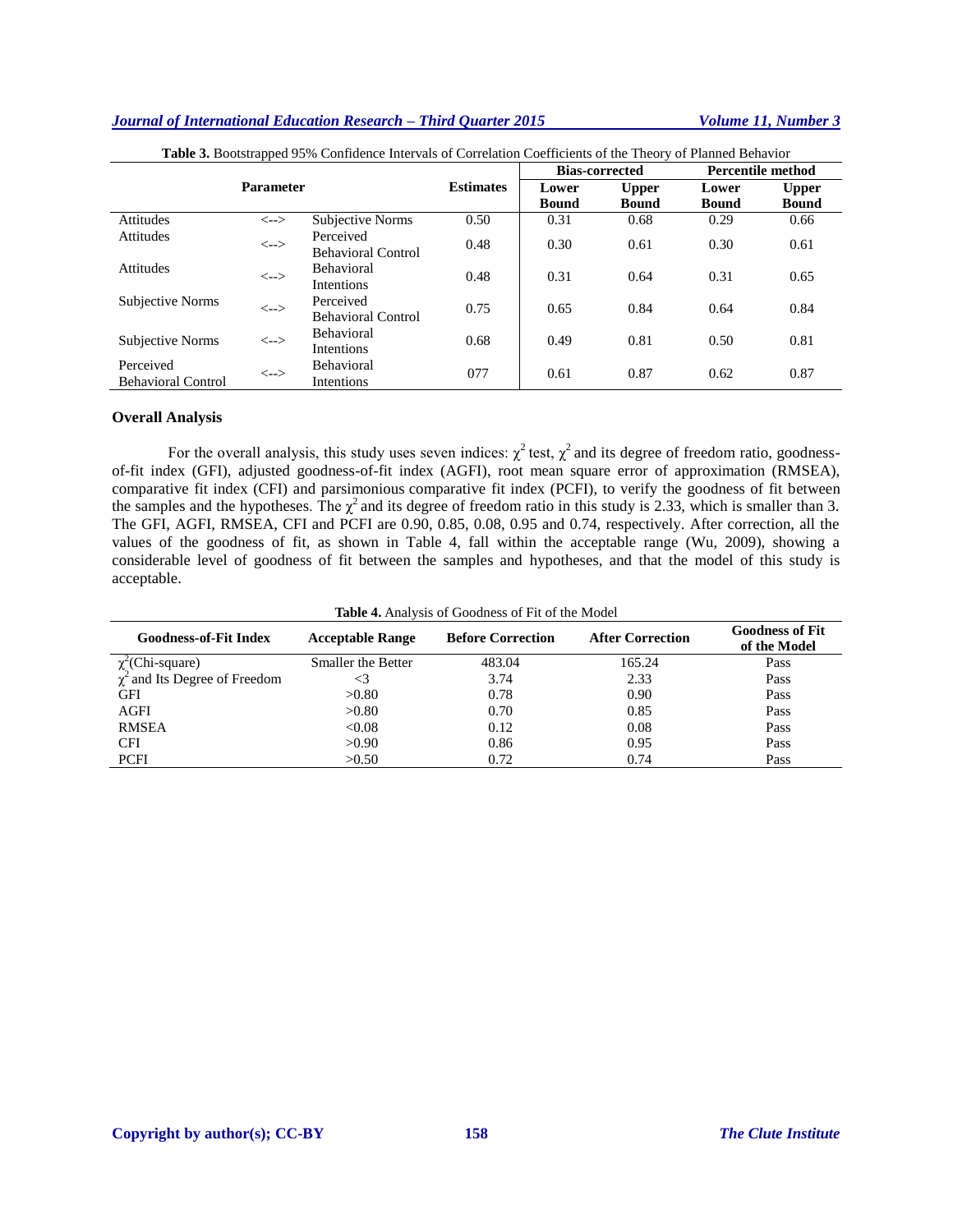



**Table 5.** Empirical Results of the Research Hypotheses

| <b>Hypothesis</b> | <b>Path Relationship</b>                                       | <b>Path Value</b> | Does the Hypothesis<br>Hold |
|-------------------|----------------------------------------------------------------|-------------------|-----------------------------|
|                   | Attitudes $\rightarrow$ Behavioral Tendency                    | 0.12              | No                          |
| ∽                 | Subjective Norms $\rightarrow$ Behavioral Tendency             | 0.19              | No                          |
|                   | Perceived Behavioral Control $\rightarrow$ Behavioral Tendency | 0.58*             | Yes                         |

It is known from Table 5 that Hypothesis 3 holds, meaning that perceived behavioral control has a significant influence on behavioral tendency. Both Hypotheses 1 and 2 do not hold, meaning that undergraduates' behavior of engaging in aquatic sports is not subject to the influence of attitudes or subjective norms. The results of this study differ from those of Dai, Wang, Kao and Lee (2012). A possible explanation is that undergraduates have higher autonomy and are less likely to be influenced by their important others. On the other hand, when seeing their classmates enjoying their engagement in aquatic sports, undergraduates may participate as well, due to peer pressure, regardless of their own positive or negative opinions toward aquatic sports.

# **CONCLUSIONS AND SUGGESTIONS**

# **Conclusions**

This study adopted the theory of planned behavior and used undergraduates as its research subjects to construct behavioral intentions of their participation in aquatic sports. After an empirical analysis, three major conclusions are drawn from this study.

First, in this study males account for 52.5% of the valid samples, while females account for 47.5%, showing that most of the undergraduates participating in aquatic sports are males. With regard to the types of schools, most of them are from universities of science and technology, which account for 74.5% of the valid samples. As for the year of study, most of them are sophomores, which account for 50.5% of the valid samples. In terms of "with or without previous experience in aquatic sports," most of them have previous experience, which account for 72.5% of the valid examples. Second, after correction, all goodness-of-fit indices in this study fall within the acceptable range.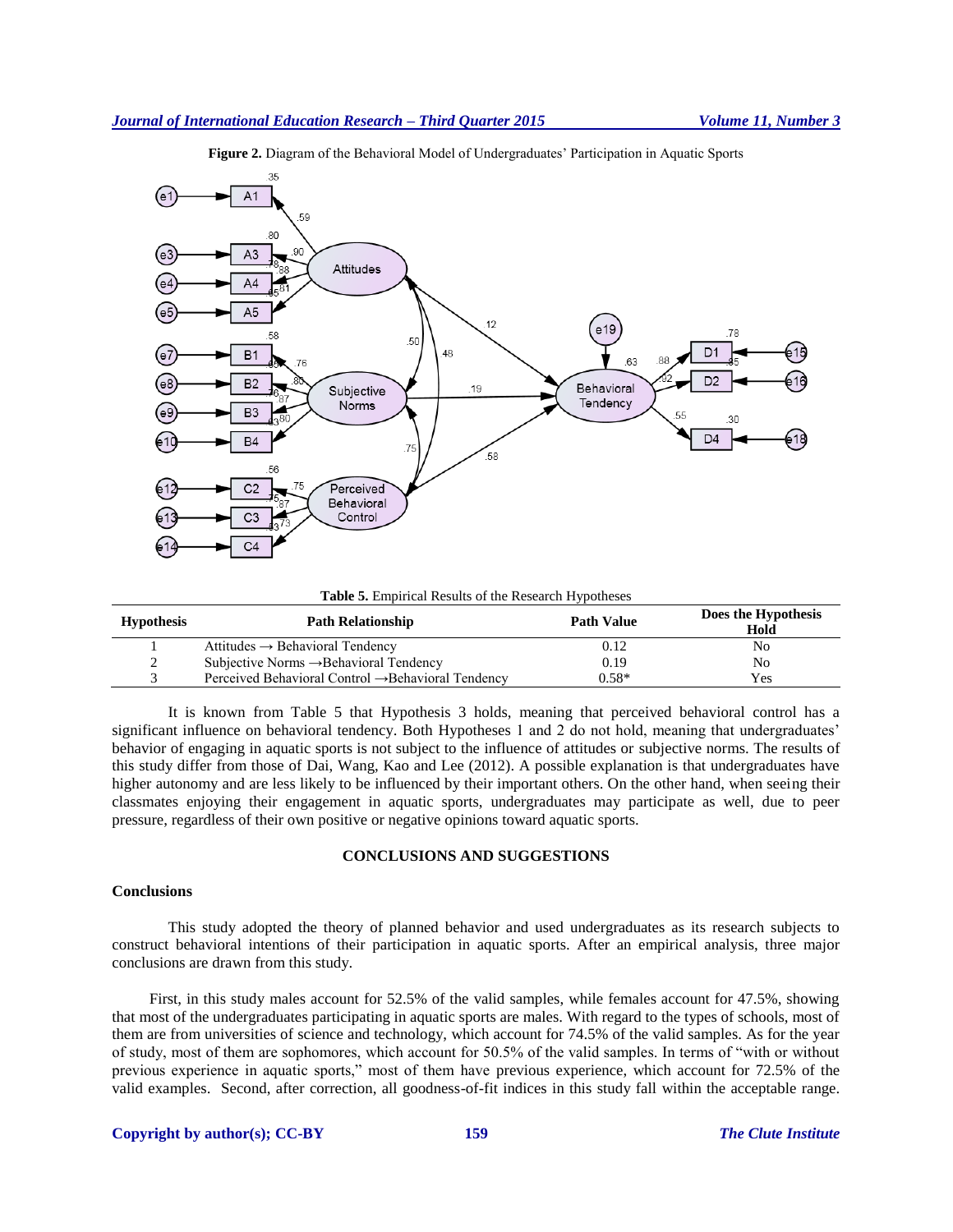Third, of the three hypotheses in this study, both Hypotheses 1 and 2 do not achieve a level of significance, while Hypothesis 3 holds.

# **Suggestions**

After the empirical analysis of the information, this study proposes several suggestions based on the research results to aquatic sports participants and managers.

# **For aquatic sports managers**

It is known from this study that attitudes and subjective norms do not have a significant influence on undergraduates' behavioral tendency regarding participation in aquatic sports. In other words, undergraduates may participate in aquatic sports due to invitations from peers or out of curiosity, and they may neglect the dangers of aquatic sports and their own skills in engaging in such sports. As a result, there is usually a frequent occurrence of drowning involving undergraduates and young people during summer vacation. Hence, it is suggested that aquatic sports managers take safety precautions concerning aquatic sports. For instance, there are often swells caused by typhoons along the coast of Kenting in the summertime. Despite the effort of the management of the Kenting National Park to put up red flags along the beach to warn tourists not to go into the sea, some still ignore or do not understand the warning. As a result, several accidents happen every year.

In this regard, the management of the Kenting National Park set up a new regulation, based on which red flags will be put up to prohibit tourists from going to the sea whenever waves reach one meter in height. Persons ignoring the warning will be immediately subject to a penalty of NTD 3,000. This measure is taken to solve the problem that many tourists ignore the warning of red flags due to the fact there used to be only exhortations without penalties. With the regulation and penalty clause, it is expected that accidents can be prevented. It is suggested that other aquatic sports managers can follow suit and set up related regulations to actively protect the safety of tourists.

Moreover, many large music festivals nowadays are held on beaches, and the festive atmosphere of these activities attracts many energetic undergraduates to participate. However, some of these activities take place in areas adjacent to dangerous waters. For instance, the estuary of the Daku River in Guanyin Township is categorized as one of the top ten dangerous waters in Taoyuan County. No aquatic activities are allowed here according to the Statute for the Development of Tourism, with fines ranging from NTD 5,000 to 25,000. Even so, the Taoyuan Coastal Rock n' Roll Festival was still held here. Although the area used to be a lido, there are undercurrents and hidden whirlpools; victims are prone to be dragged to the open sea where they may drown. Therefore, it is suggested that the water management authority consider the approval of related activities based on the suitability of the water areas, in order to protect the safety of those involved.

#### **For undergraduates participating in aquatic sports**

It is known through this study that undergraduates' behavior of participating in aquatic sports is subject to the influence of perceived behavioral control. Therefore, it is suggested that undergraduates understand their own competency, i.e. whether or not they have control over their skills before engaging in aquatic sports. Aquatic sports involve unpredictability. Those lacking good swimming skills or knowing the water areas in question face danger; they should not venture to participate in these activities. It is also suggested that undergraduates acquire related certifications, such as those for river trekking instructors, scuba divers and aquatic activity instructors. They can also participate in related workshops, such as swimming workshops and aquatic rescue workshops. By acquiring certifications or participating in workshops, they can improve the knowledge and skills regarding aquatic sports and increase their perceived behavioral control over aquatic sports. Undergraduates are encouraged to experience the physical, psychological and social benefits of participating in aquatic sports. For instance, they can go with friends and family to appropriate sites and engage in aquatic activities within their abilities. By sharing personal experience or participating in aquatic sports with friends and family, they can improve the harmonious relationships with friends and family. In so doing, undergraduates will have a more positive attitude toward aquatic sports, which in turn will increase their willingness to participate.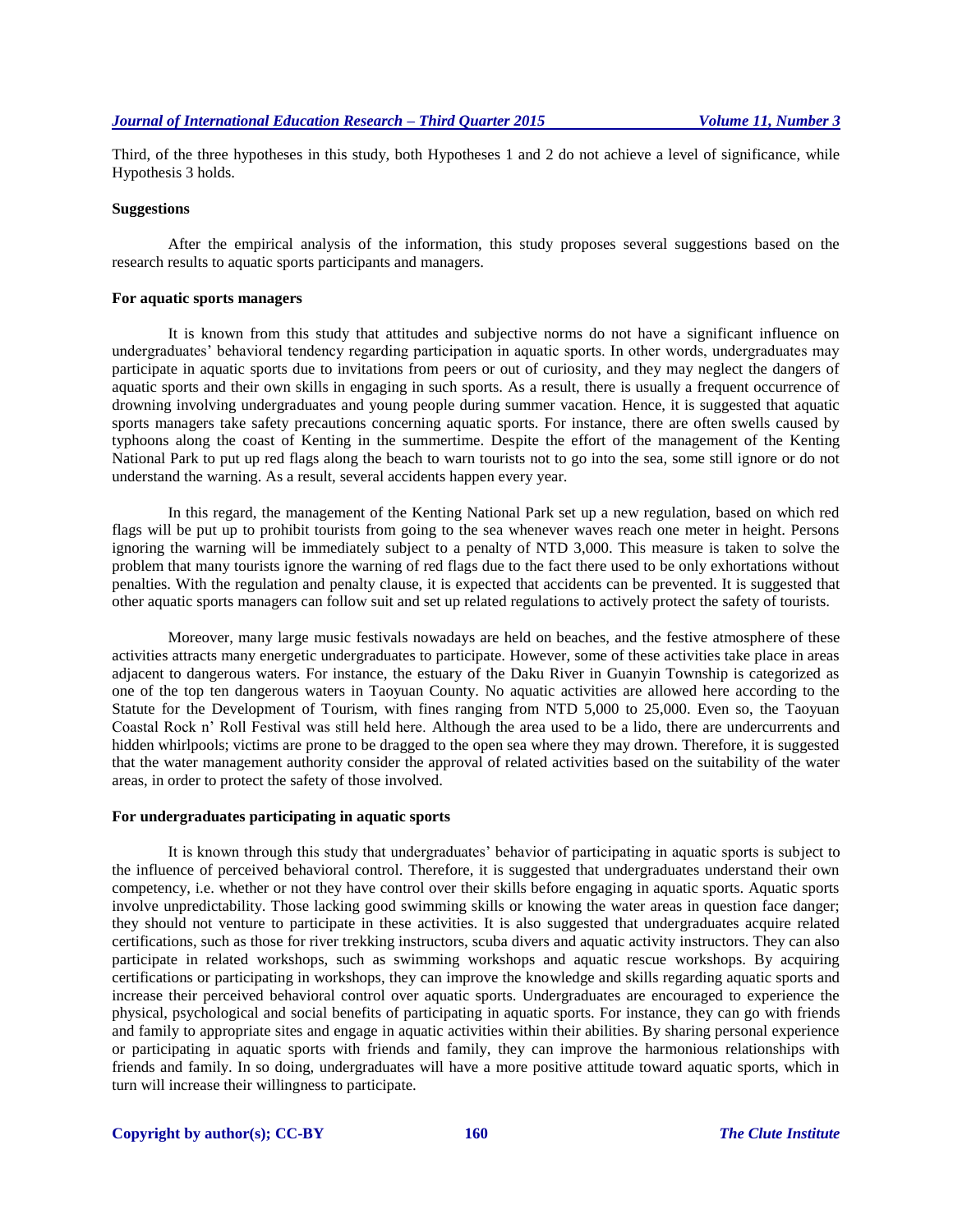# **Suggestions for future research**

As mentioned above, most of the previous studies on aquatic sports focus on a single aquatic sport or area. This study uses a questionnaire to more extensively explore undergraduates' behavioral intentions regarding their participation in aquatic sports. Given the fact that most participants in aquatic sports are young people, studies on undergraduates' behavioral intentions regarding participation in aquatic sports can serve as reference for future research and contribute to related theories. Furthermore, while the rise in venues for aquatic sports in recent years provides people in Taiwan with a different kind of choice of leisure activities, accidents related to aquatic sports have increased as well. Therefore, this study makes practical contributions by providing suggestions to aquatic sports managers based on the research results.

Given that there are sport, leisure and tourism-based aquatic activities, it is suggested that further studies be conducted on tourism-based aquatic activities. The rich island culture of Taiwan is suitable for researching aquatic tourism. Involved areas such as ecology, landscaping, industry and humanities, are all noteworthy issues. Through the exploration of these issues, studies on aquatic sports will become even sounder, with solid results.

#### **EPILOGUE**

As an island located in the subtropical region, Taiwan is surrounded by seas and has numerous lakes, rivers and reservoirs, which make it rich in aquatic sports resources. It is a pity that due to the traditional perception of aquatic sports as dangerous activities, the promotion of such sports is not thriving as much as in other countries. In fact, Taiwan has all the conditions it needs to develop aquatic sports, and relevant governmental agencies in recent years have also been vigorously promoting aquatic sports. Through participation in aquatic sports, the public can enjoy the beauty of nature and immerse themselves in the relaxing atmosphere of aquatic environments. Therefore, these sports are particularly appealing to undergraduates and other young people. This study used undergraduates as the research subjects and adopted the theory of planned behavior to construct the research model. It also used the research results to provide suggestions to aquatic sports managers and undergraduates participating in aquatic sports, as well as to future researchers.

# **AUTHOR INFORMATION**

**Cheng-Lung Wu**; Associate Professor of Marine Recreation; Ed.D. in Leisure Studies, Oklahoma State University (2004); Head of the Department of Marine Sports & Recreation (2004-2006; 2014-now), National Penghu University of Science & Technology, Taiwan. R. O. C.; Member of the Taiwan Society for Sport Management; Dr. Wu's research interests include marine recreation, sports tourism, and leisure behavior. He can be reached at: jerrywu@gms.npu.edu.tw

#### **REFERENCES**

- Ajzen, I. (1985). Action-control: From cognition to behavior. In J. Kuhl & J. Beckman (Eds.), *From intentions to actions: A theory of planned behavior* (pp. 11-39), Heidelberg: Springer.
- Chang, H. (2009). A study of tourist cognized on costal sport tourism attractions, travel experiences, perceived values, and behavioral intension. *Leisure and Recreation Industry Management, 2*(3), 31-51.
- Chang, J. (2008). *A study of college students' behavior intention in windsurfing* (Unpublished master's thesis). National Chung Cheng University, Chiayi County, Taiwan.
- Chen, S. (2007). *Structural equation modeling -Amos operation*. Taipei, Taiwan: Psychological Publishing Co., Ltd.
- Chen, Y., & Lai, Y. (2009). A study of the motivation of canal waters sports participants in New Taipei city. *Journal of Chiayi Physical Education, Health, and Leisure*, 8(1), 47-62.
- Dai, Y., Wang, C., Kao, S., & Lee, M. (2012). Behavior study of water recreational activities by theory of planned behavior-A Case in Penghu. *Journal of Management Practices and Principles, 90*, 33-58.
- Hair, J. F., Jr., Anderson, R. E., Tatham, R. L., & Black, W. C. (1998). *Multivariate data analysis with readings* (5th ed.). Englewood Cliffs, NJ: Prentice Hall.
- Hsu, M., Pan, F., & Huang, C. (2011). The research of behavioral for water sports tourist's in Green Island: The verification of the theory of planned behavior. *Journal of Taiwan Society for Sport Management, 11*(2), 85-

**Copyright by author(s); CC-BY 161** *The Clute Institute*